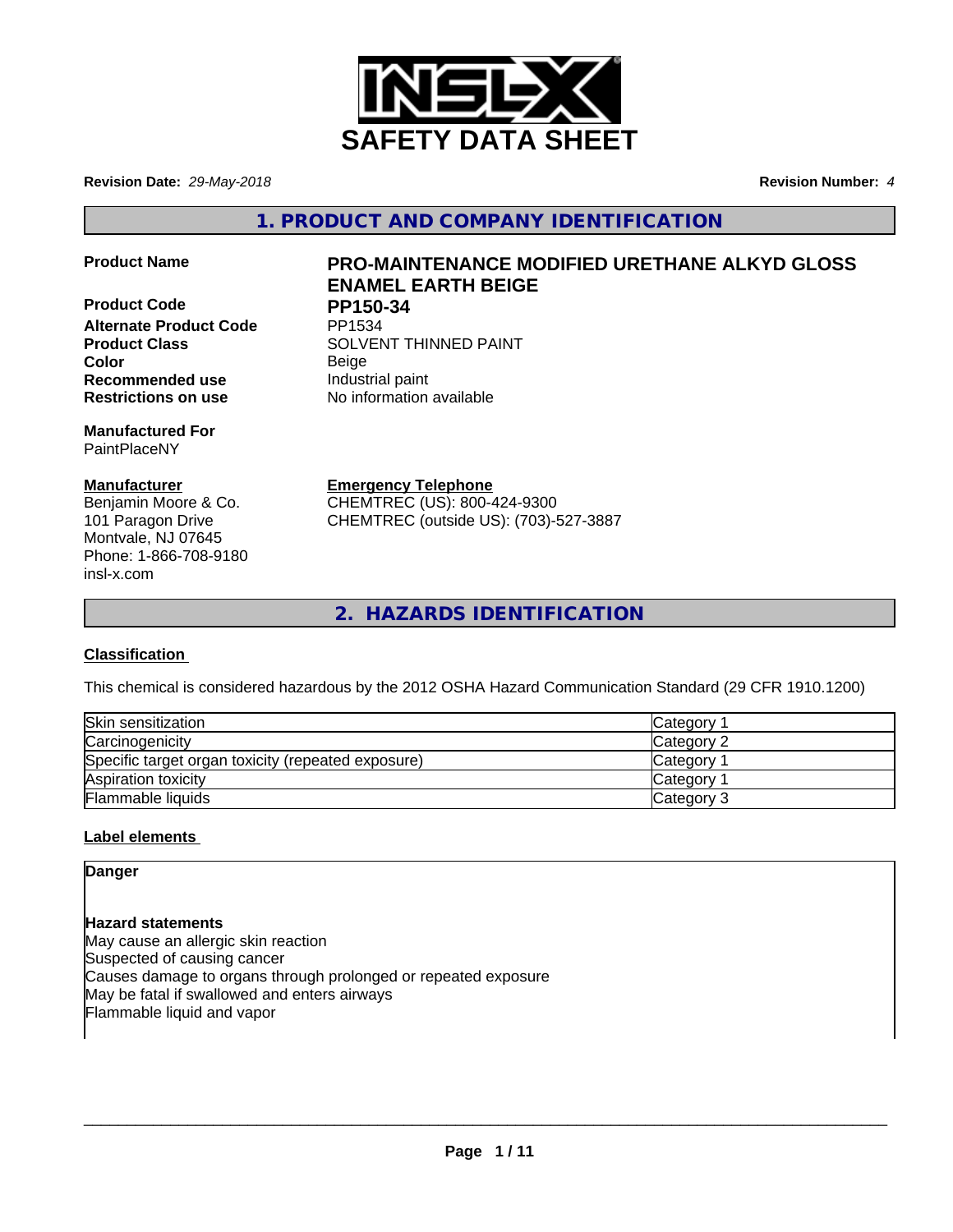

**Appearance** liquid

**Odor** solvent

## **Precautionary Statements - Prevention**

Obtain special instructions before use Do not handle until all safety precautions have been read and understood Use personal protective equipment as required Contaminated work clothing should not be allowed out of the workplace Wear protective gloves Do not breathe dust/fume/gas/mist/vapors/spray Wash face, hands and any exposed skin thoroughly after handling Do not eat, drink or smoke when using this product Keep away from heat, hot surfaces, sparks, open flames and other ignition sources. No smoking Keep container tightly closed Ground/bond container and receiving equipment Use explosion-proof electrical/ventilating/lighting/equipment Use only non-sparking tools Take precautionary measures against static discharge

## **Precautionary Statements - Response**

IF exposed or concerned: Get medical advice/attention **Skin** If skin irritation or rash occurs: Get medical advice/attention Wash contaminated clothing before reuse IF ON SKIN (or hair): Remove/Take off immediately all contaminated clothing. Rinse skin with water/shower **Ingestion** IF SWALLOWED: Immediately call a POISON CENTER or doctor/physician Do NOT induce vomiting **Fire** In case of fire: Use CO2, dry chemical, or foam for extinction

## **Precautionary Statements - Storage**

Store locked up Store in a well-ventilated place. Keep cool

### **Precautionary Statements - Disposal**

Dispose of contents/container to an approved waste disposal plant

### **Hazards not otherwise classified (HNOC)**

Rags, steel wool or waste soaked with this product may spontaneously catch fire if improperly discarded

### **Other information**

No information available

### **Other hazards**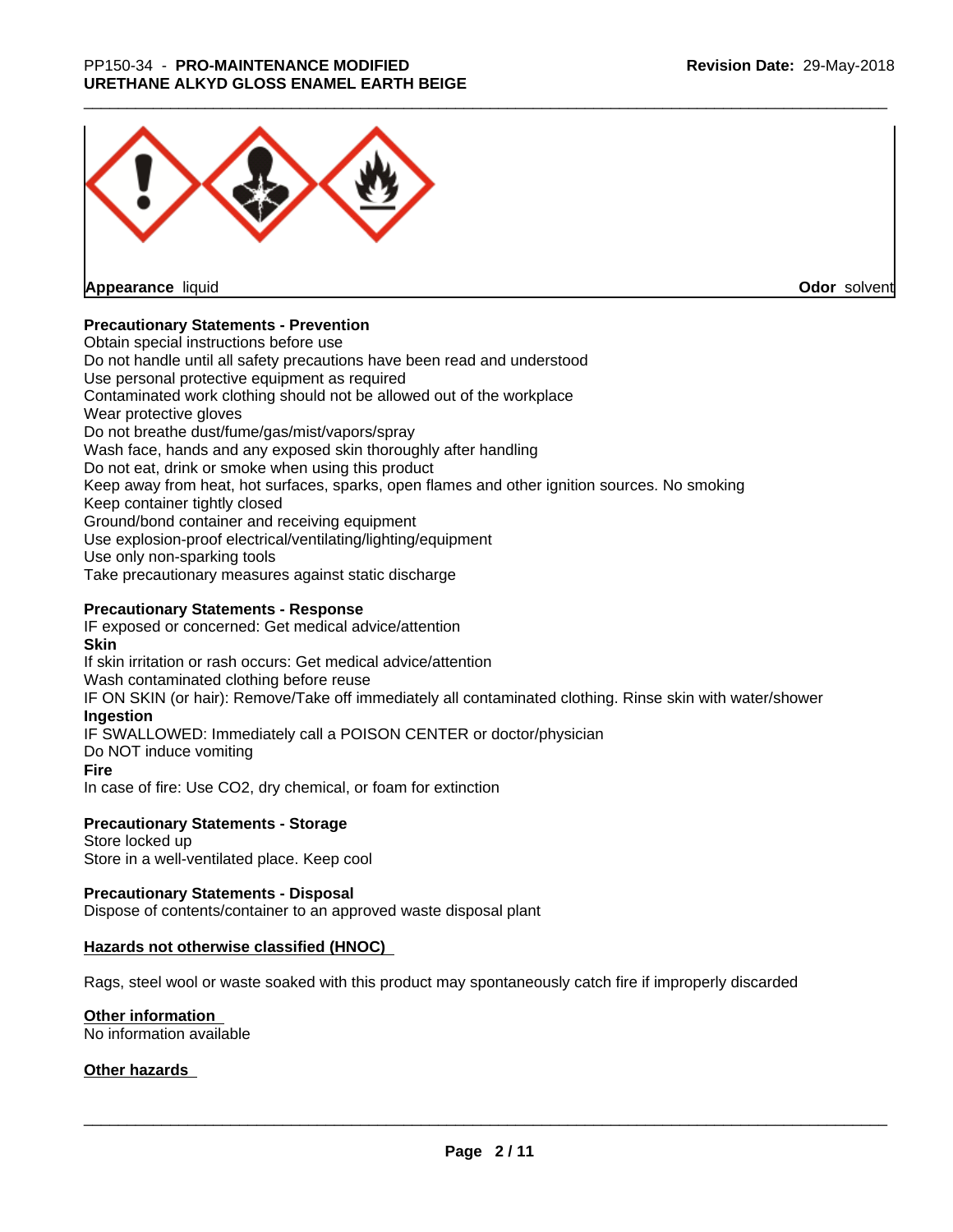**CAUTION:** All floor coatings may become slippery when wet. Where non-skid characteristics are desired, a small amount of clean sand may be added. Stir often during application.

# **3. COMPOSITION/INFORMATION ON INGREDIENTS**

| <b>Chemical name</b>                       | <b>CAS No.</b> | Weight-% |
|--------------------------------------------|----------------|----------|
| Limestone                                  | 1317-65-3      | 20       |
| Stoddard solvent                           | 8052-41-3      | 15       |
| Titanium dioxide                           | 13463-67-7     | 15       |
| Distillates, petroleum, hydrotreated light | 64742-47-8     | 10       |
| Cobalt bis(2-ethylhexanoate)               | 136-52-7       | 0.5      |
| Methyl ethyl ketoxime                      | 96-29-7        | 0.5      |
| Ethyl benzene                              | $100 - 41 - 4$ | 0.5      |

|                                                  | 4. FIRST AID MEASURES                                                                                                                                                                                                               |
|--------------------------------------------------|-------------------------------------------------------------------------------------------------------------------------------------------------------------------------------------------------------------------------------------|
| <b>General Advice</b>                            | If symptoms persist, call a physician. Show this safety data sheet to the doctor in<br>attendance.                                                                                                                                  |
| <b>Eye Contact</b>                               | Immediately flush with plenty of water. After initial flushing, remove any contact<br>lenses and continue flushing for at least 15 minutes. Keep eye wide open while<br>rinsing. If symptoms persist, call a physician.             |
| <b>Skin Contact</b>                              | Wash off immediately with soap and plenty of water while removing all<br>contaminated clothes and shoes. If skin irritation persists, call a physician. Wash<br>clothing before reuse. Destroy contaminated articles such as shoes. |
| <b>Inhalation</b>                                | Move to fresh air. If symptoms persist, call a physician.<br>If not breathing, give artificial respiration. Call a physician immediately.                                                                                           |
| Ingestion                                        | Clean mouth with water and afterwards drink plenty of water. Do not induce<br>vomiting without medical advice. Never give anything by mouth to an unconscious<br>person. Consult a physician.                                       |
| <b>Protection Of First-Aiders</b>                | Use personal protective equipment.                                                                                                                                                                                                  |
| <b>Most Important</b><br><b>Symptoms/Effects</b> | May cause allergic skin reaction.                                                                                                                                                                                                   |
| <b>Notes To Physician</b>                        | Treat symptomatically.                                                                                                                                                                                                              |
|                                                  |                                                                                                                                                                                                                                     |

**5. FIRE-FIGHTING MEASURES**

| <b>Suitable Extinguishing Media</b>                                    | Foam, dry powder or water. Use extinguishing measures<br>that are appropriate to local circumstances and the<br>surrounding environment.     |
|------------------------------------------------------------------------|----------------------------------------------------------------------------------------------------------------------------------------------|
| <b>Protective Equipment And Precautions For</b><br><b>Firefighters</b> | As in any fire, wear self-contained breathing apparatus<br>pressure-demand, MSHA/NIOSH (approved or equivalent)<br>and full protective gear. |
| <b>Specific Hazards Arising From The Chemical</b>                      | Combustible material. Closed containers may rupture if                                                                                       |
|                                                                        |                                                                                                                                              |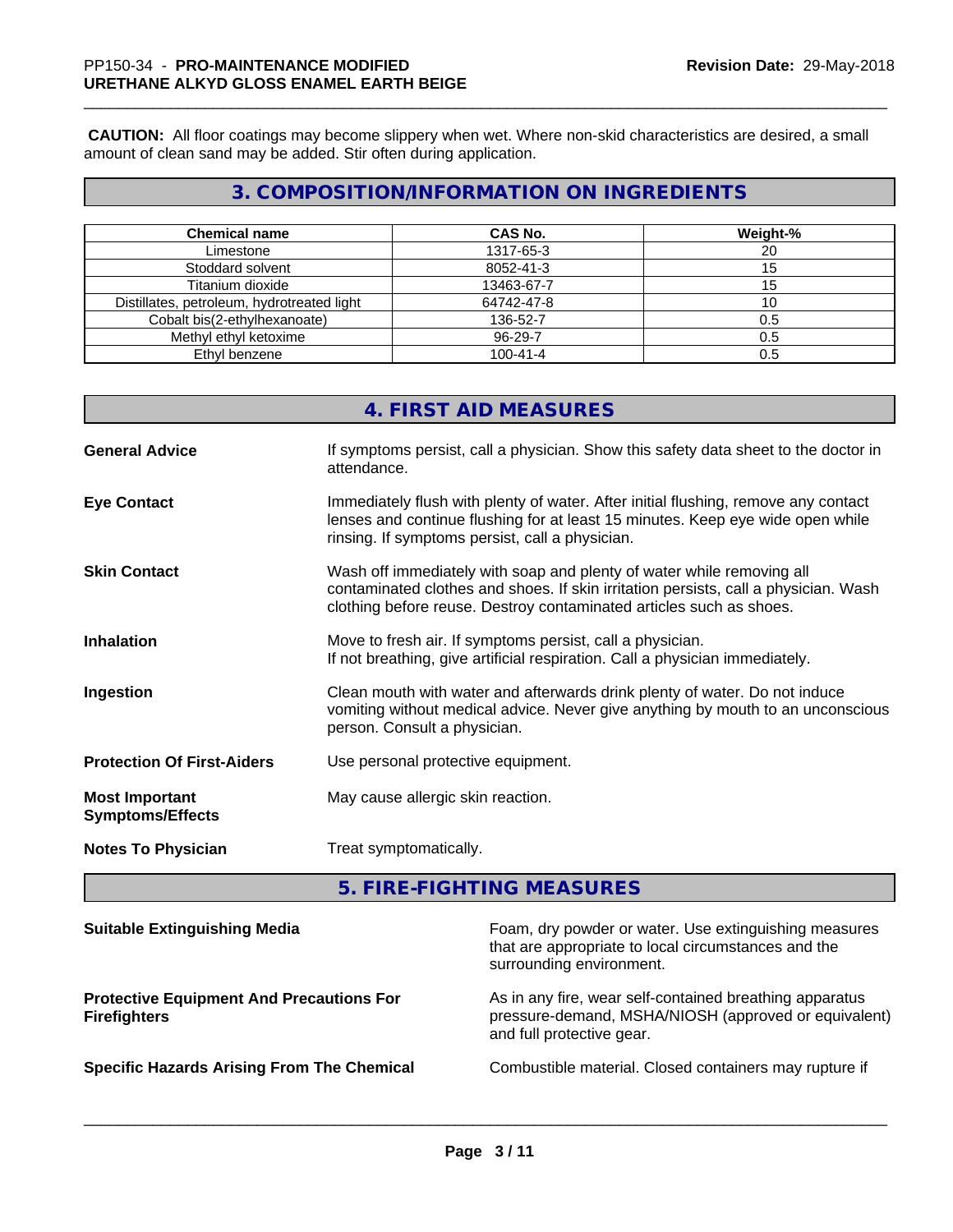|                                                                                                                              | exposed to fire or extreme heat. Keep product and empty<br>container away from heat and sources of ignition. Thermal<br>decomposition can lead to release of irritating gases and<br>vapors. |
|------------------------------------------------------------------------------------------------------------------------------|----------------------------------------------------------------------------------------------------------------------------------------------------------------------------------------------|
| <b>Sensitivity To Mechanical Impact</b>                                                                                      | <b>No</b>                                                                                                                                                                                    |
| <b>Sensitivity To Static Discharge</b>                                                                                       | Yes                                                                                                                                                                                          |
| <b>Flash Point Data</b><br>Flash Point (°F)<br>Flash Point (°C)<br><b>Method</b><br><b>Flammability Limits In Air</b>        | 106<br>41<br><b>PMCC</b>                                                                                                                                                                     |
| Lower flammability limit:<br><b>Upper flammability limit:</b>                                                                | Not available<br>Not available                                                                                                                                                               |
| <b>NFPA</b><br>Health: 1<br><b>Flammability: 2</b>                                                                           | Instability: 0<br><b>Special: Not Applicable</b>                                                                                                                                             |
| <b>NFPA Legend</b><br>$\bigcap$ <b>N</b> Let $\bigcup$ $\bigcup$ $\bigcup$ $\bigcup$ $\bigcup$ $\bigcup$ $\bigcup$ $\bigcup$ |                                                                                                                                                                                              |

- 0 Not Hazardous
- 1 Slightly
- 2 Moderate
- 3 High
- 4 Severe

*The ratings assigned are only suggested ratings, the contractor/employer has ultimate responsibilities for NFPA ratings where this system is used.*

*Additional information regarding the NFPA rating system is available from the National Fire Protection Agency (NFPA) at www.nfpa.org.*

# **6. ACCIDENTAL RELEASE MEASURES**

| Use personal protective equipment. Remove all sources of ignition.                                                                                                                                                                                                                                         |
|------------------------------------------------------------------------------------------------------------------------------------------------------------------------------------------------------------------------------------------------------------------------------------------------------------|
| Prevent further leakage or spillage if safe to do so. Do not allow material to<br>contaminate ground water system. Prevent product from entering drains. Do not<br>flush into surface water or sanitary sewer system. Local authorities should be<br>advised if significant spillages cannot be contained. |
| See Section 12 for additional Ecological Information.                                                                                                                                                                                                                                                      |
| Dam up. Soak up with inert absorbent material. Pick up and transfer to properly<br>labeled containers. Clean contaminated surface thoroughly.                                                                                                                                                              |
|                                                                                                                                                                                                                                                                                                            |

## **7. HANDLING AND STORAGE**

**Handling** Use only in area provided with appropriate exhaust ventilation. Do not breathe vapors or spray mist. Wear personal protective equipment. Take precautionary measures against static discharges. To avoid ignition of vapors by static electricity discharge, all metal parts of the equipment must be grounded. Keep away from open flames, hot surfaces and sources of ignition.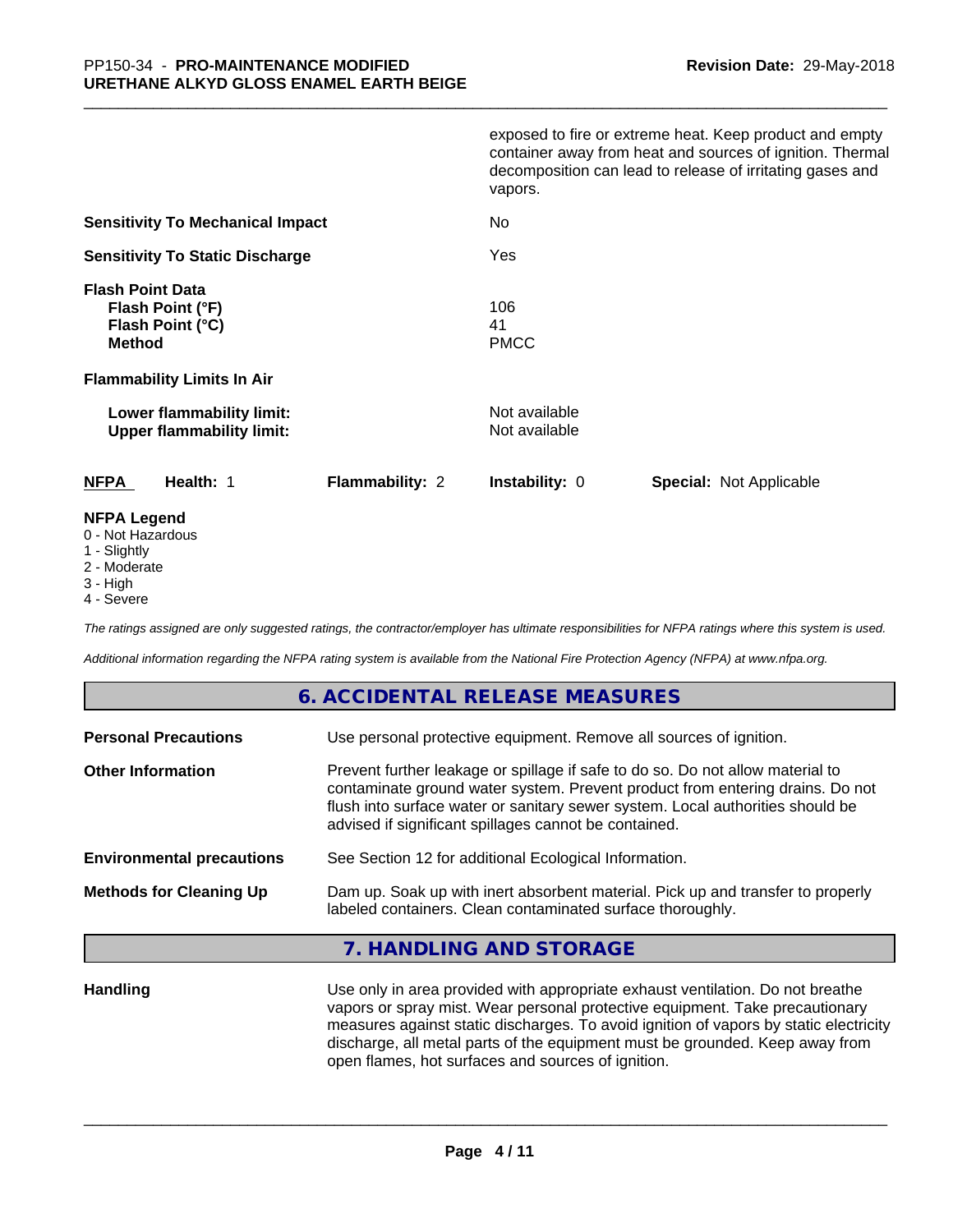| <b>Storage</b>                | Keep containers tightly closed in a dry, cool and well-ventilated place. Keep away<br>from heat. Keep away from open flames, hot surfaces and sources of ignition.<br>Keep in properly labeled containers. Keep out of the reach of children. |  |
|-------------------------------|-----------------------------------------------------------------------------------------------------------------------------------------------------------------------------------------------------------------------------------------------|--|
|                               | <b>DANGER</b> - Rags, steel wool or waste soaked with this product may<br>spontaneously catch fire if improperly discarded. Immediately after use, place<br>rags, steel wool or waste in a sealed water-filled metal container.               |  |
| <b>Incompatible Materials</b> | Incompatible with strong acids and bases and strong oxidizing agents.                                                                                                                                                                         |  |

# **8. EXPOSURE CONTROLS / PERSONAL PROTECTION**

# **Exposure Limits**

| <b>Chemical name</b> | <b>ACGIH TLV</b>  | <b>OSHA PEL</b>              |
|----------------------|-------------------|------------------------------|
| Limestone            | N/E               | 15 mg/m <sup>3</sup> - TWA   |
|                      |                   | $5 \text{ mg/m}^3$ - TWA     |
| Stoddard solvent     | 100 ppm - $TWA$   | 500 ppm - TWA                |
|                      |                   | 2900 mg/m <sup>3</sup> - TWA |
| Titanium dioxide     | 10 mg/m $3$ - TWA | 15 mg/m $3$ - TWA            |
| Ethyl benzene        | 20 ppm - TWA      | 100 ppm $-$ TWA              |
|                      |                   | 435 mg/m <sup>3</sup> - TWA  |

#### **Legend**

ACGIH - American Conference of Governmental Industrial Hygienists Exposure Limits OSHA - Occupational Safety & Health Administration Exposure Limits N/E - Not Established

**Engineering Measures** Ensure adequate ventilation, especially in confined areas.

### **Personal Protective Equipment**

| <b>Eye/Face Protection</b><br><b>Skin Protection</b> | Safety glasses with side-shields.<br>Long sleeved clothing. Protective gloves.                                                                                                                                                                     |
|------------------------------------------------------|----------------------------------------------------------------------------------------------------------------------------------------------------------------------------------------------------------------------------------------------------|
| <b>Respiratory Protection</b>                        | In operations where exposure limits are exceeded, use a NIOSH approved                                                                                                                                                                             |
|                                                      | respirator that has been selected by a technically qualified person for the specific<br>work conditions. When spraying the product or applying in confined areas, wear a<br>NIOSH approved respirator specified for paint spray or organic vapors. |
| <b>Hygiene Measures</b>                              | Avoid contact with skin, eyes and clothing. Remove and wash contaminated<br>clothing before re-use. Wash thoroughly after handling. When using do not eat,<br>drink or smoke.                                                                      |

# **9. PHYSICAL AND CHEMICAL PROPERTIES**

**Appearance** liquid **Density (Ibs/gal)** 9.95 - 10.05<br> **Specific Gravity** 1.19 - 1.21 **Specific Gravity** 

**Odor** solvent **Odor Threshold No information available No information available pH** No information available **Viscosity (cps)** No information available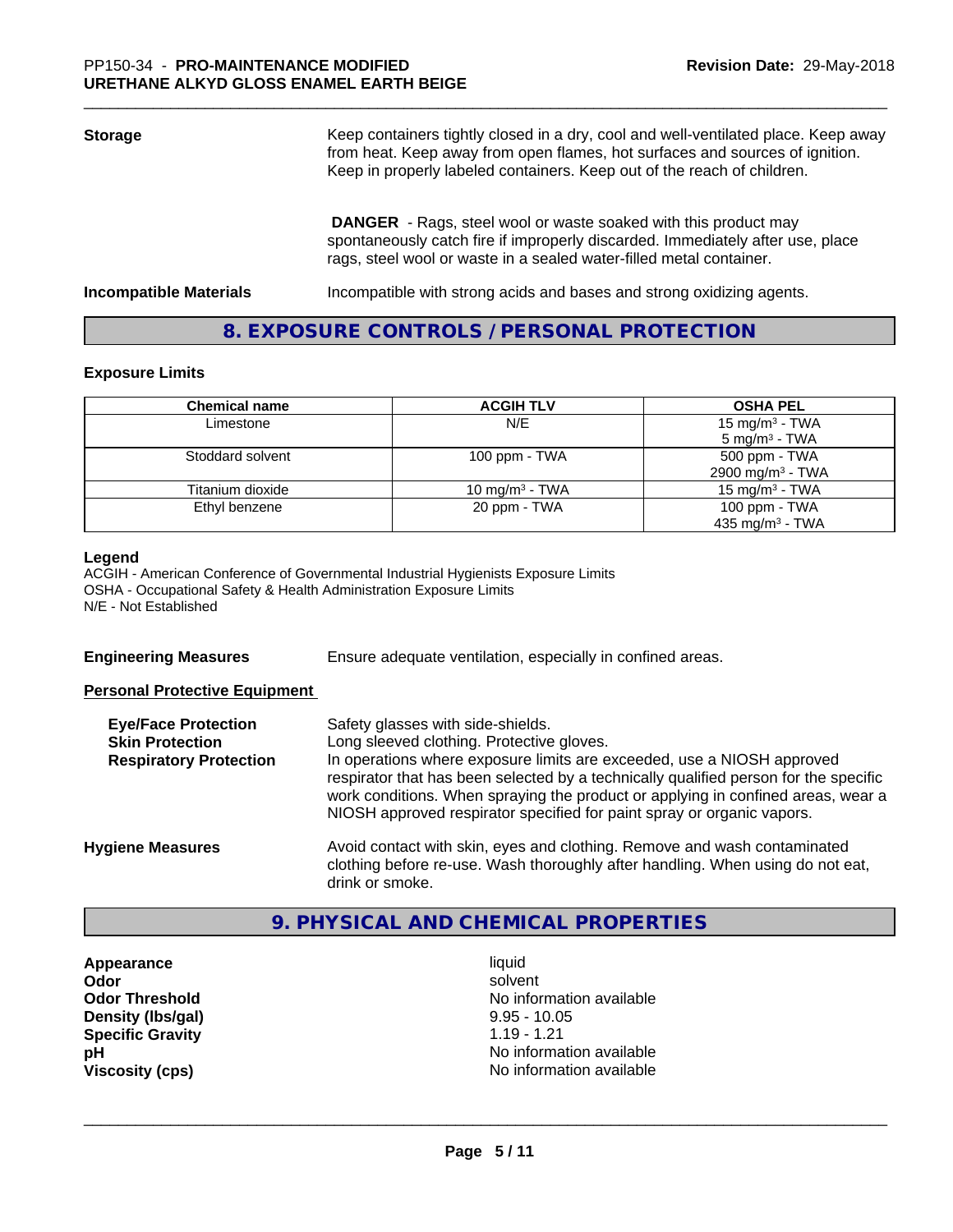**Solubility(ies)** No information available **Water solubility**<br> **Evaporation Rate**<br> **Evaporation Rate**<br> **Evaporation Rate Vapor pressure @20 °C (kPa)** No information available **Vapor density No information available No** information available **Wt. % Solids** 60 - 70 **Vol. % Solids** 45 - 55 **Wt. % Volatiles** 30 - 40 **Vol. % Volatiles VOC Regulatory Limit (g/L)** <340 **Boiling Point (°F)** 212 **Boiling Point (°C)** 100 **Freezing Point (°F)**<br> **Freezing Point (°C)**<br> **Freezing Point (°C)**<br> **No information available Flash Point (°F)** 106 **Flash Point (°C)** 41 **Method** PMCC **Flammability (solid, gas)** Not applicable **Upper flammability limit:** No information available **Lower flammability limit:** No information available **Lower** flammability limit: **Autoignition Temperature (°F)**<br> **Autoignition Temperature (°C)** No information available<br>
No information available **Autoignition Temperature (°C) Decomposition Temperature (°F)** No information available **Decomposition Temperature (°C)** No information available **Partition coefficient CONSTRANSISTS No information available** 

**Evaporation Rate** No information available **Freezing Point (°C)** No information available

# **10. STABILITY AND REACTIVITY**

| <b>Reactivity</b>                       | Not Applicable                                                                           |
|-----------------------------------------|------------------------------------------------------------------------------------------|
| <b>Chemical Stability</b>               | Stable under normal conditions. Hazardous polymerisation<br>does not occur.              |
| <b>Conditions to avoid</b>              | Keep away from open flames, hot surfaces, static<br>electricity and sources of ignition. |
| <b>Incompatible Materials</b>           | Incompatible with strong acids and bases and strong<br>oxidizing agents.                 |
| <b>Hazardous Decomposition Products</b> | Thermal decomposition can lead to release of irritating<br>gases and vapors.             |
| Possibility of hazardous reactions      | None under normal conditions of use.                                                     |

**11. TOXICOLOGICAL INFORMATION**

## **Product Information**

### **Information on likely routes of exposure**

**Principal Routes of Exposure** Eye contact, skin contact and inhalation.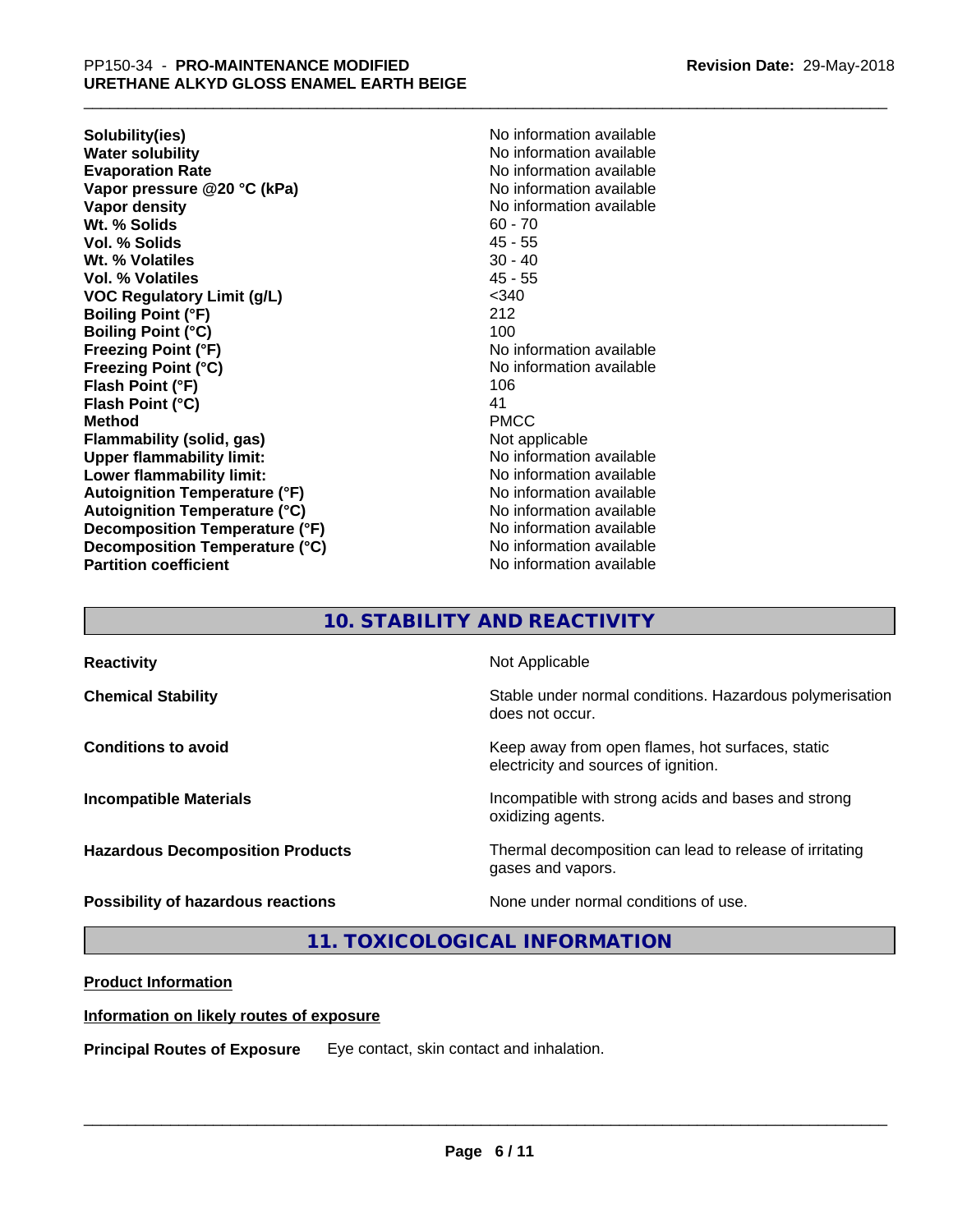#### **Acute Toxicity**

| <b>Product Information</b>      | Repeated or prolonged exposure to organic solvents may lead to permanent brain<br>and nervous system damage. Intentional misuse by deliberately concentrating and<br>inhaling vapors may be harmful or fatal.                        |
|---------------------------------|--------------------------------------------------------------------------------------------------------------------------------------------------------------------------------------------------------------------------------------|
|                                 | Symptoms related to the physical, chemical and toxicological characteristics                                                                                                                                                         |
| <b>Symptoms</b>                 | No information available.                                                                                                                                                                                                            |
|                                 | Delayed and immediate effects as well as chronic effects from short and long-term exposure                                                                                                                                           |
| Eye contact                     | Contact with eyes may cause irritation.                                                                                                                                                                                              |
| <b>Skin contact</b>             | May cause skin irritation and/or dermatitis. Prolonged skin contact may defat the<br>skin and produce dermatitis.                                                                                                                    |
| Ingestion                       | Ingestion may cause irritation to mucous membranes. Small amounts of this<br>product aspirated into the respiratory system during ingestion or vomiting may<br>cause mild to severe pulmonary injury, possibly progressing to death. |
| <b>Inhalation</b>               | High vapor / aerosol concentrations are irritating to the eyes, nose, throat and<br>lungs and may cause headaches, dizziness, drowsiness, unconsciousness, and<br>other central nervous system effects.                              |
| <b>Sensitization</b>            | May cause an allergic skin reaction.                                                                                                                                                                                                 |
| <b>Neurological Effects</b>     | No information available.                                                                                                                                                                                                            |
| <b>Mutagenic Effects</b>        | No information available.                                                                                                                                                                                                            |
| <b>Reproductive Effects</b>     | No information available.                                                                                                                                                                                                            |
| <b>Developmental Effects</b>    | No information available.                                                                                                                                                                                                            |
| <b>Target organ effects</b>     | No information available.                                                                                                                                                                                                            |
| <b>STOT - repeated exposure</b> | No information available.                                                                                                                                                                                                            |
| <b>STOT - single exposure</b>   | No information available.                                                                                                                                                                                                            |
| Other adverse effects           | No information available.                                                                                                                                                                                                            |
| <b>Aspiration Hazard</b>        | May be harmful if swallowed and enters airways. Small amounts of this product<br>aspirated into the respiratory system during ingestion or vomiting may cause mild<br>to severe pulmonary injury, possibly progressing to death.     |

### **Numerical measures of toxicity**

### **The following values are calculated based on chapter 3.1 of the GHS document**

| <b>ATEmix (oral)</b> | 37603 mg/kg |
|----------------------|-------------|
| ATEmix (dermal)      | 26725 mg/kg |

#### **Component Information**

#### **Acute Toxicity**

Stoddard solvent LD50 Oral: > 5,000 mg/kg (Rat) LD50 Dermal: > 3160 mg/kg (Rabbit) LC50 Inhalation (Vapor): > 6.1 mg/L (Rat) Titanium dioxide LD50 Oral: > 10000 mg/kg (Rat) Distillates, petroleum, hydrotreated light LD50 Oral: > 5,000 mg/kg (Rat) LD50 Dermal: > 3,000 mg/kg (Rabbit)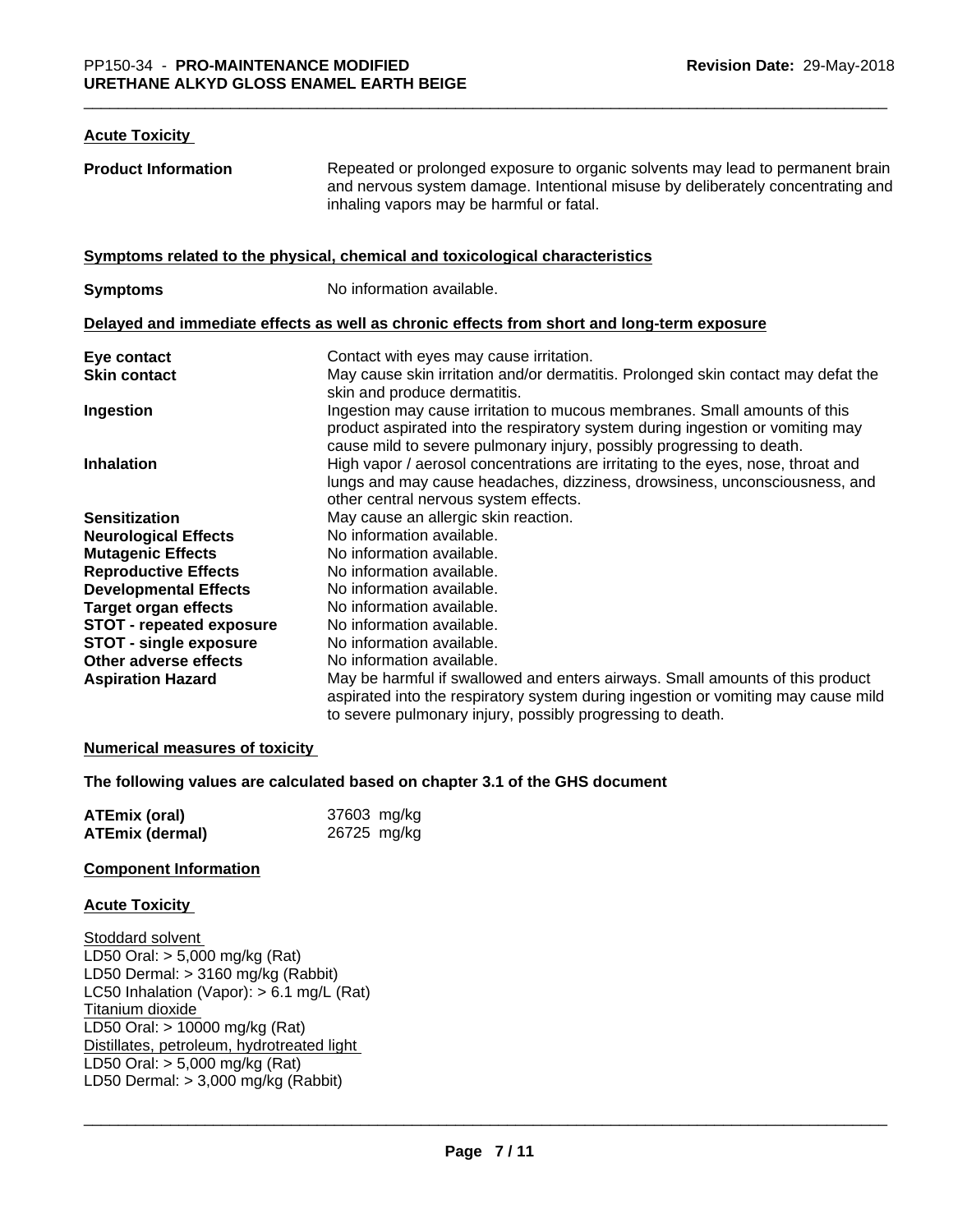Methyl ethyl ketoxime LD50 Oral: 930 mg/kg (Rat) LD50 Dermal: 200 µL/kg (Rabbit) LC50 Inhalation (Vapor): > 4.8 mg/L (Rat) Ethyl benzene LD50 Oral: mg/kg (Rat) LD50 Dermal: > mg/kg (Rabbit) LC50 Inhalation (Vapor): mg/m<sup>3</sup> (Rat, 2 hr.)

### **Carcinogenicity**

*The information below indicateswhether each agency has listed any ingredient as a carcinogen:.*

| <b>Chemical name</b>         | <b>IARC</b>         | <b>NTP</b> | <b>OSHA</b> |
|------------------------------|---------------------|------------|-------------|
|                              | 2B - Possible Human |            | Listed      |
| Titanium dioxide             | Carcinogen          |            |             |
|                              | 2B - Possible Human |            | Listed      |
| Cobalt bis(2-ethylhexanoate) | Carcinogen          |            |             |
|                              | 2B - Possible Human |            | Listed      |
| l Ethvl benzene              | Carcinogen          |            |             |

• Although IARC has classified titanium dioxide as possibly carcinogenic to humans (2B), their summary concludes: "No significant exposure to titanium dioxide is thought to occur during the use of products in which titanium dioxide is bound to other materials, such as paint."

• Cobalt and cobalt compounds are listed as possible human carcinogens by IARC (2B). However, there is inadequate evidence of the carcinogenicity of cobalt and cobalt compounds in humans.

### **Legend**

IARC - International Agency for Research on Cancer NTP - National Toxicity Program OSHA - Occupational Safety & Health Administration

# **12. ECOLOGICAL INFORMATION**

# **Ecotoxicity Effects**

The environmental impact of this product has not been fully investigated.

## **Product Information**

### **Acute Toxicity to Fish**

No information available

### **Acute Toxicity to Aquatic Invertebrates**

No information available

### **Acute Toxicity to Aquatic Plants**

No information available

### **Persistence / Degradability**

No information available.

### **Bioaccumulation**

No information available.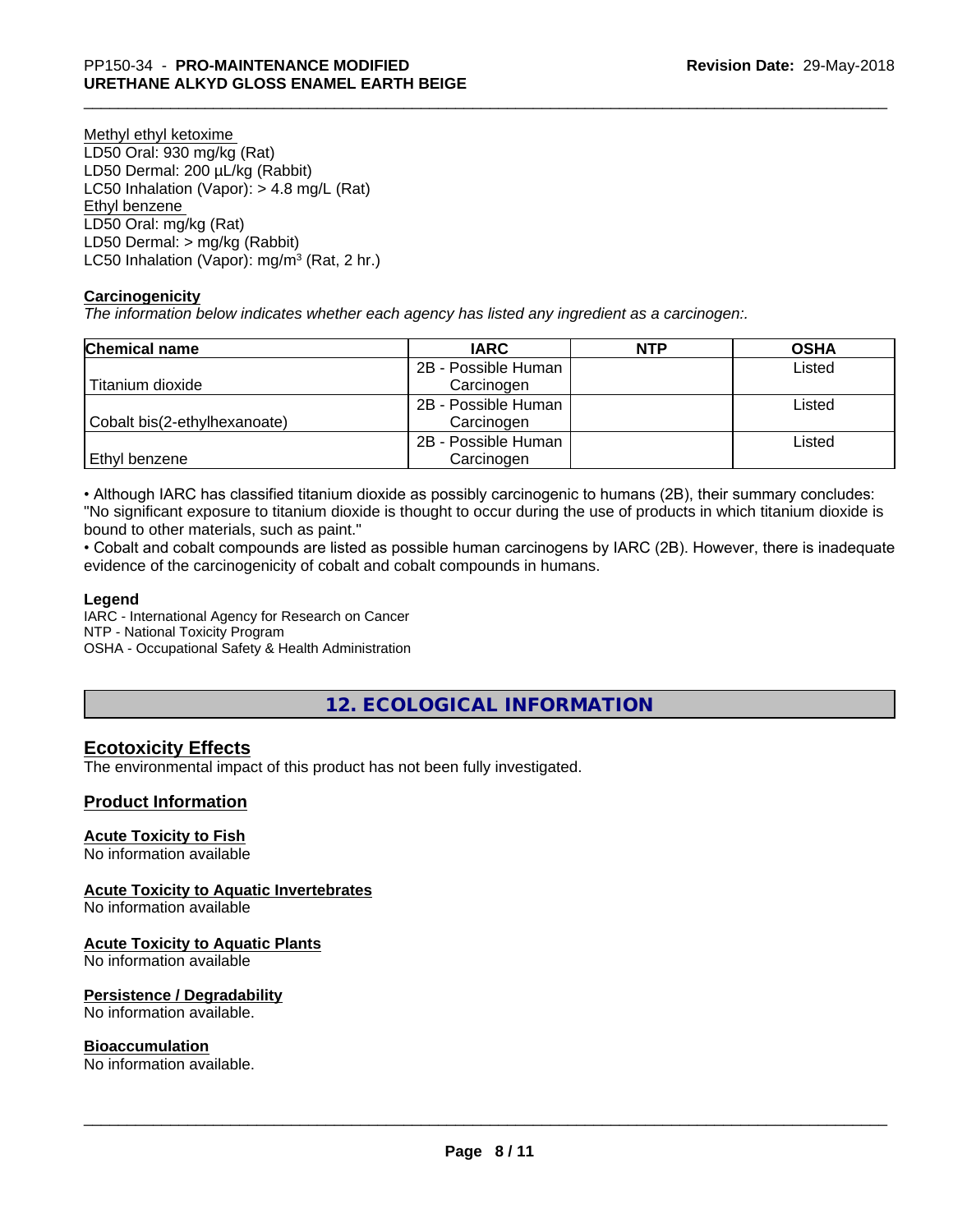#### **Mobility in Environmental Media**

No information available.

#### **Ozone**

No information available

#### **Component Information**

#### **Acute Toxicity to Fish**

Titanium dioxide  $LC50:$  > 1000 mg/L (Fathead Minnow - 96 hr.) Methyl ethyl ketoxime LC50: 48 mg/L (Bluegill sunfish - 96 hr.) Ethyl benzene LC50: 12.1 mg/L (Fathead Minnow - 96 hr.)

#### **Acute Toxicity to Aquatic Invertebrates**

Methyl ethyl ketoxime EC50: 750 mg/L (Daphnia magna - 48 hr.) Ethyl benzene EC50: 1.8 mg/L (Daphnia magna - 48 hr.)

#### **Acute Toxicity to Aquatic Plants**

Ethyl benzene EC50: 4.6 mg/L (Green algae (Scenedesmus subspicatus), 72 hrs.)

### **13. DISPOSAL CONSIDERATIONS**

| <b>Waste Disposal Method</b>   | Dispose of in accordance with federal, state, and local regulations. Local<br>requirements may vary, consult your sanitation department or state-designated<br>environmental protection agency for more disposal options. |
|--------------------------------|---------------------------------------------------------------------------------------------------------------------------------------------------------------------------------------------------------------------------|
| <b>Empty Container Warning</b> | Emptied containers may retain product residue. Follow label warnings even after<br>container is emptied. Residual vapors may explode on ignition.                                                                         |

## **14. TRANSPORT INFORMATION**

**DOT**

| <b>Proper Shipping Name</b> | <b>PAINT</b>                                               |
|-----------------------------|------------------------------------------------------------|
| <b>Hazard class</b>         |                                                            |
| UN-No.                      | UN1263                                                     |
| <b>Packing Group</b>        | Ш                                                          |
| <b>Description</b>          | UN1263, PAINT, 3, III, Marine Pollutant (Stoddard solvent) |

In the US this material may be reclassified as a Combustible Liquid and is not regulated in containers of less than 119 gallons (450 liters) via surface transportation (refer to 49CFR173.120(b)(2) for further information).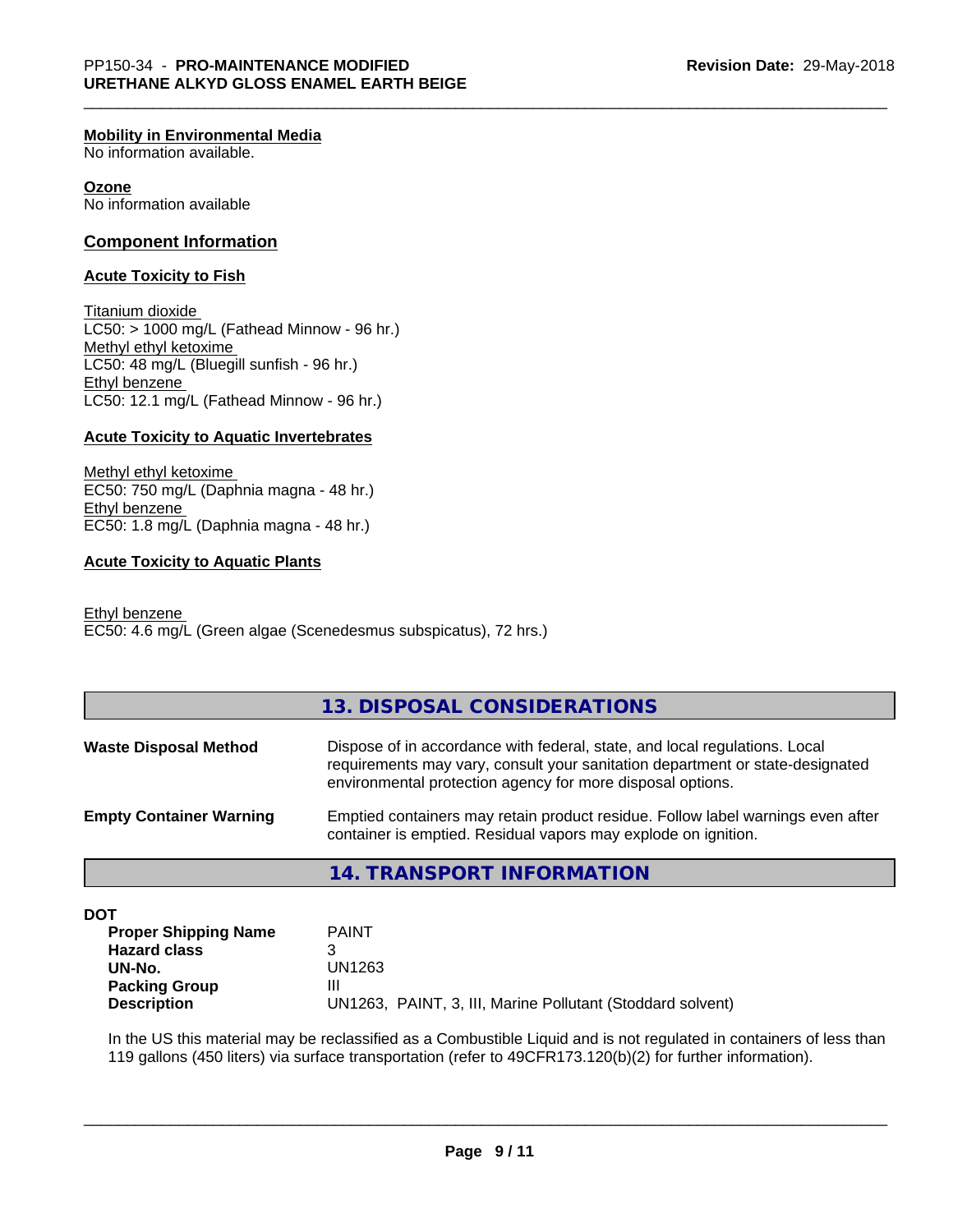| <b>ICAO/IATA</b> | Contact the preparer for further information. |  |
|------------------|-----------------------------------------------|--|
| <b>IMDG/IMO</b>  | Contact the preparer for further information. |  |
|                  | 15. REGULATORY INFORMATION                    |  |

## **International Inventories**

| <b>TSCA: United States</b> | Yes - All components are listed or exempt. |
|----------------------------|--------------------------------------------|
| <b>DSL: Canada</b>         | Yes - All components are listed or exempt. |

# **Federal Regulations**

### **SARA 311/312 hazardous categorization**

| Acute health hazard               | Yes |  |
|-----------------------------------|-----|--|
| Chronic Health Hazard             | Yes |  |
| Fire hazard                       | Yes |  |
| Sudden release of pressure hazard | Nο  |  |
| Reactive Hazard                   | Nο  |  |

## **SARA 313**

Section 313 of Title III of the Superfund Amendments and Reauthorization Act of 1986 (SARA). This product contains a chemical or chemicals which are subject to the reporting requirements of the Act and Title 40 of the Code of Federal Regulations, Part 372:

| <b>Chemical name</b> | CAS No.  | Weight-% | <b>CERCLA/SARA 313</b><br>(de minimis concentration) |
|----------------------|----------|----------|------------------------------------------------------|
| Ethyl benzene        | 100-41-4 | 0.5      |                                                      |

#### **Clean Air Act,Section 112 Hazardous Air Pollutants (HAPs) (see 40 CFR 61)** This product contains the following HAPs:

| <b>Chemical name</b> | <b>CAS No.</b> | Weight-% | <b>Hazardous Air Pollutant</b> |
|----------------------|----------------|----------|--------------------------------|
|                      |                |          | (HAP)                          |
| Ethyl benzene        | 100-41-4       | 0.5      | Listed                         |

# **US State Regulations**

## **California Proposition 65**

**A** WARNING: Cancer and Reproductive Harm– www.P65warnings.ca.gov

### **State Right-to-Know**

| <b>Chemical name</b> | <b>Massachusetts</b> | <b>New Jersey</b> | Pennsylvania |
|----------------------|----------------------|-------------------|--------------|
| _imestone            |                      |                   |              |
| Stoddard solvent     |                      |                   |              |
| Titanium dioxide     |                      |                   |              |